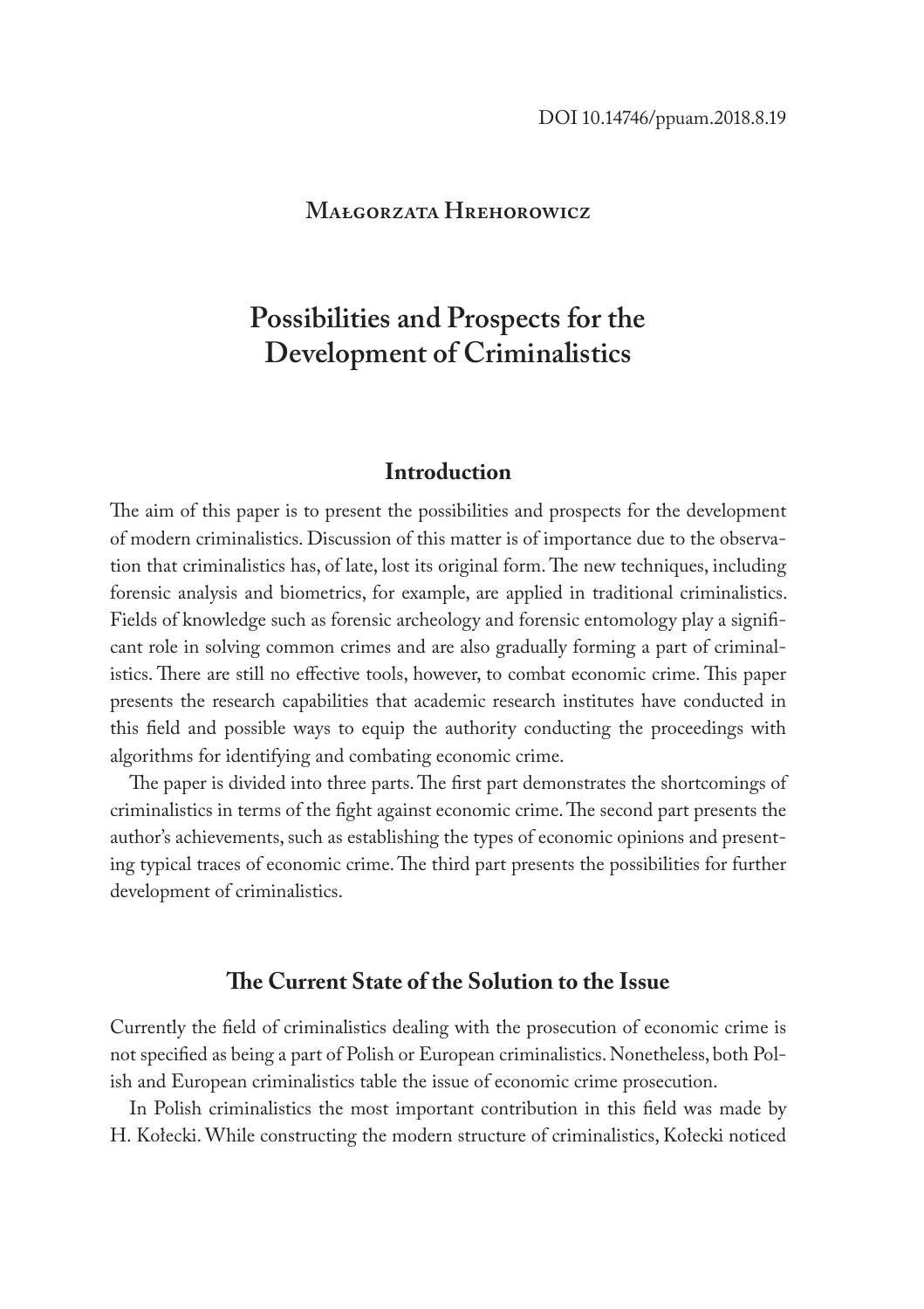that prosecution of crimes applies to both common crimes and to economic crimes. The structure of modern criminalistics is presented in the diagram below.<sup>1</sup>

#### Modern criminalistics Techniques Tactics Methodology Committing Combating Crime Crime phenomena Common crimes Economic crimes Political crimes

# **The structure of modern criminalistics**

Source: H. Kołecki, Struktura współczesnej kryminalistyki, p. 79.

From the above, it can be concluded that criminalistics deals with combating not only common but also economic crimes. What is more, the task of criminalistics is also to determine the methods, tactics and techniques employed in committing economic crimes, which is crucial for their prosecution by the authority conducting the proceedings. Moreover, determining the methods of committing economic crimes allows the types of traces occurring in economic crime cases to be determined. This makes it possible to establish their detailed classification. All these elements are important in combating economic crime. They are also the components for creating the field of criminalistics dealing with the prosecution of economic crime. On the basis of Polish criminalistics, the author proposed a working name for this department of criminalistics, i.e. *kryminalistyka gospodarcza.*<sup>2</sup> However, it is difficult to find an English equivalent. *Kryminalistyka gospodarcza* can be translated as either forensic economics or forensic accounting. Nevertheless, these are two different supportive forensic sciences with goals different than those of criminalistics.3

<sup>1</sup> Vid. H. Kołecki, *Struktura współczesnej kryminalistyki*, in: "Zeszyty Naukowe ASW", 1981, no. 28, p.79.

<sup>2</sup> M. Hrehorowicz, *Kryminalistyka gospodarcza? – opinie biegłych w sprawach karnych gospodarczych*, in: *Dowodzenie w procesach karnych*, ed. R. Sztychmiler, J. Kasprzak, J. Krzywkowska, Olsztyn 2014, pp. 189–197.

<sup>3</sup> Forensic economics, as one of the supportive forensic sciences, applies economic theories and methods to the issue of pecuniary damages as specified by case law and legislative codes. It also deals with the analysis of claims and the calculation of damages in personal and commercial litigation. Vid.: Forensic economics, https://www.forensiceconomics.com/, 27.12.2017; National Association of Forensic Economics, http://www.nafe.net/, 27.12.2017.

Forensic accounting in turn, deals with the fraud from an accounting point of view. The definition of forensic accounting is very complex and will be presented later in the article. Vid. S. Hegazy, A. Sangster, A. Kotb, *Mapping forensic accounting in the UK*, in: "Journal of International Accounting, Auditing and Taxation", 2017, no. 28, pp. 43–56.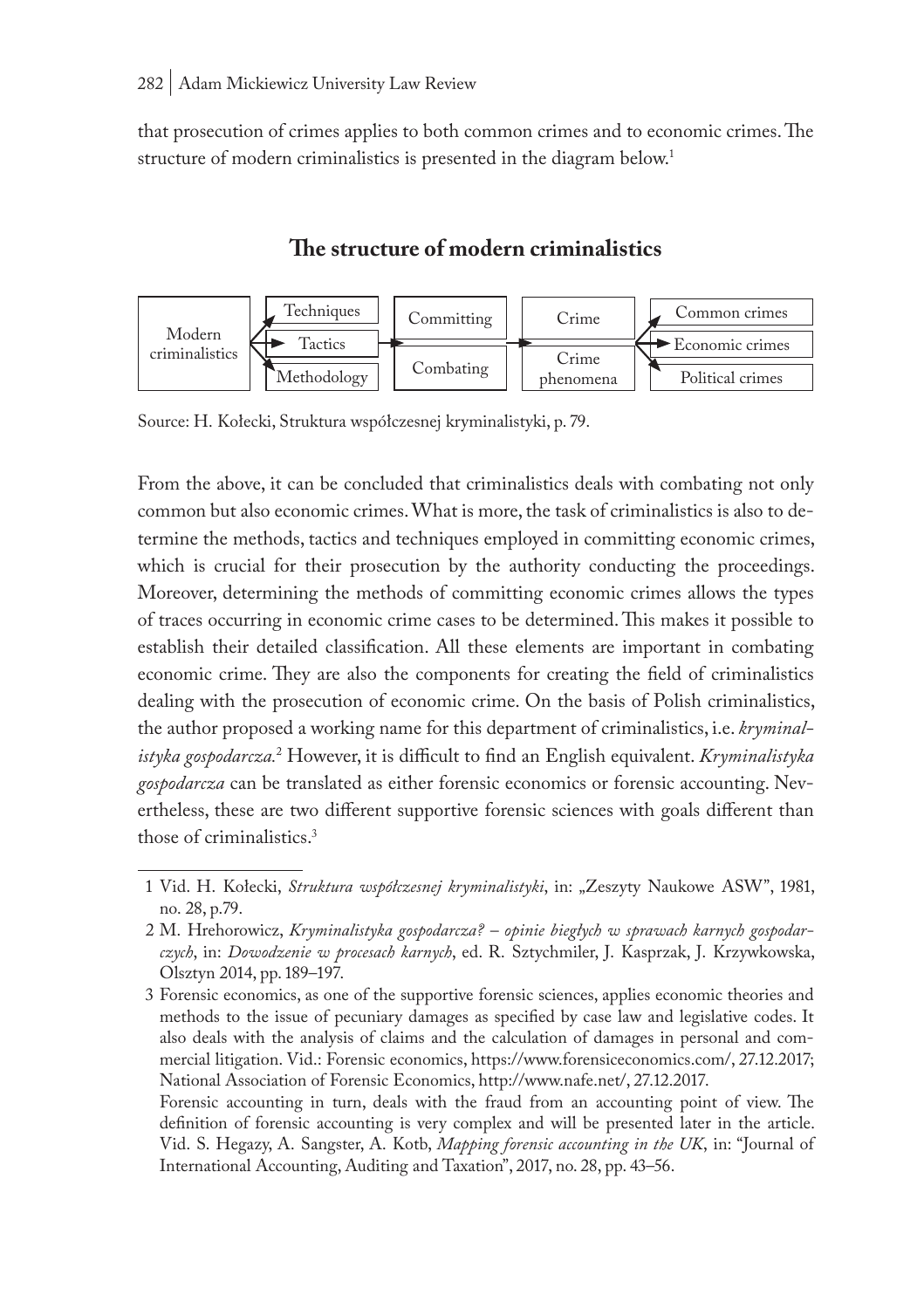The need to establish traces of economic crime was reintroduced by H. Kołecki over 20 years later.4 Another author, B. Sygit, presented the problem of the so-called *white spots* in Polish criminalistics, pointing out that the problem that still remains unresolved is the systematization of the prosecution of economic crime.<sup>5</sup>

The prosecution of economic crime has, therefore, not been systematized either in Polish criminalistics or in other disciplines. Polish criminalistics literature, with minor exceptions, omits the issue of prosecuting economic crime. The existing publications on the prosecution of particular types of economic crime are presented.6 However, the need to comprehensively develop important solutions concerning the fight against economic crime remains.

Although some attention has been paid to the prosecution of money laundering and combating organized crime,<sup>7</sup> in most cases, European criminalistics has not worked out a system for prosecuting economic crime in general. The issue of the prosecution of particular economic crime is emerging in European criminalistics.

<sup>4</sup> H. Kołecki, *Stan i zadania kryminalistyki – 20 lat później*, in *Czynności procesowo-kryminalistyczne w polskich procedurach. Materiały z konferencji naukowej i IV Zjazdu Katedr Kryminalistyki. Toruń 5–7 maja 2004*, ed. V. Kwiatkowska-Darul, Toruń 2004, pp. 24–26.

<sup>5</sup> B. Sygit, *Kilka refleksji o tzw. białych plamach w kryminalistyce*, in: *Problemy współczesnej kryminalistyki*, vol. XVIII, ed. E. Gruza, T. Tomaszewski, M. Goc, Warszawa 2014, pp. 71–89.

<sup>6</sup> J. W. Wójcik, *Pranie pieniędzy. Kryminologiczna i kryminalistyczna ocean transakcji podejrzanych*, Warszawa 2002, 486 pp.; J. W. Wójcik, *Oszustwa finansowe. Zagadnienia kryminologiczne i kryminalistyczne*, Warszawa 2008, p. 496; J. Karaźniewicz, *Bankowe oszustwo kredytowe. Aspekty kryminologiczne i politycznokryminalne*, Toruń 2005, p. 310; A. Wujastyk, *Przestępstwa tzw. oszustw kredytowych w ustawie oraz praktyce prokuratorskiej i sądowej*, Warszawa 2011, p. 375; C. Kulesza, *Obrona w sprawach o przestępstwa gospodarcze i skarbowe*, Warszawa 2012, p. 282; W. Mądrzejowski, *Przestępczość zorganizowana. System zwalczania*, Warszawa 2008, p. 141; K. Buczkowski, M. Wojtaszek, *Przestepstwa gospodarcze w praktyce prokuratorskiej i sądowej*, Warszawa 1998, p. 170; *Przestępczość zorganizowana. Fenomen. Współczesne zagrożenia. Zwalczanie. Ujęcie praktyczne*, ed. W. Jaisński, W. Mądrzejowski, K. Wiciak, Szczytno 2013, p.711.

<sup>7</sup> Vid. F. Compin, *The role of accounting in money launderings and money dirtying*, Critical Perspectives on Accounting 2008, no 19, pp. 591–602 and references therein; D. S. Demetis, *Fighting money laundering with technology: A case study of Bank X in the UK*, Decision Support Systems 2018, no 105, pp. 96–107; S. Jayantilal, S. F. Jorge, A. Ferreira, *Portuguese Anti-money Laundering Policy: a Game Theory Approach*, *European Journal on Criminal Policy and Research* 2017, no 23, pp. 559–574; G. Ardizzi, C. Petraglia, M. Piacenza, F. Schneider, G. Turati, *Money laundering as a crime in the financial sector: A new approach to quantitative assessment, with an application to Italy*, Journal of Money, Credit and Banking 2014, no 46, pp. 1555–1590; R. Barone, D. Masciandaro, *Organized crime, money laundering and legal economy: Theory and simulations*, in: "European Journal of Law and Economics", 2011, no 32, pp. 115–142; P. Leasure, *Combatting the global crime of bribery: A report on Canadian foreign official anti-bribery policy*, in: "Journal of Financial Crime", 2017, no 24 (4), pp. 496–512 and references therein; R. J. Lowe, *Anti-money laundering – The need for intelligence*, "Journal of Financial Crime" 2017, no 24 (3), pp. 472–479 and references therein.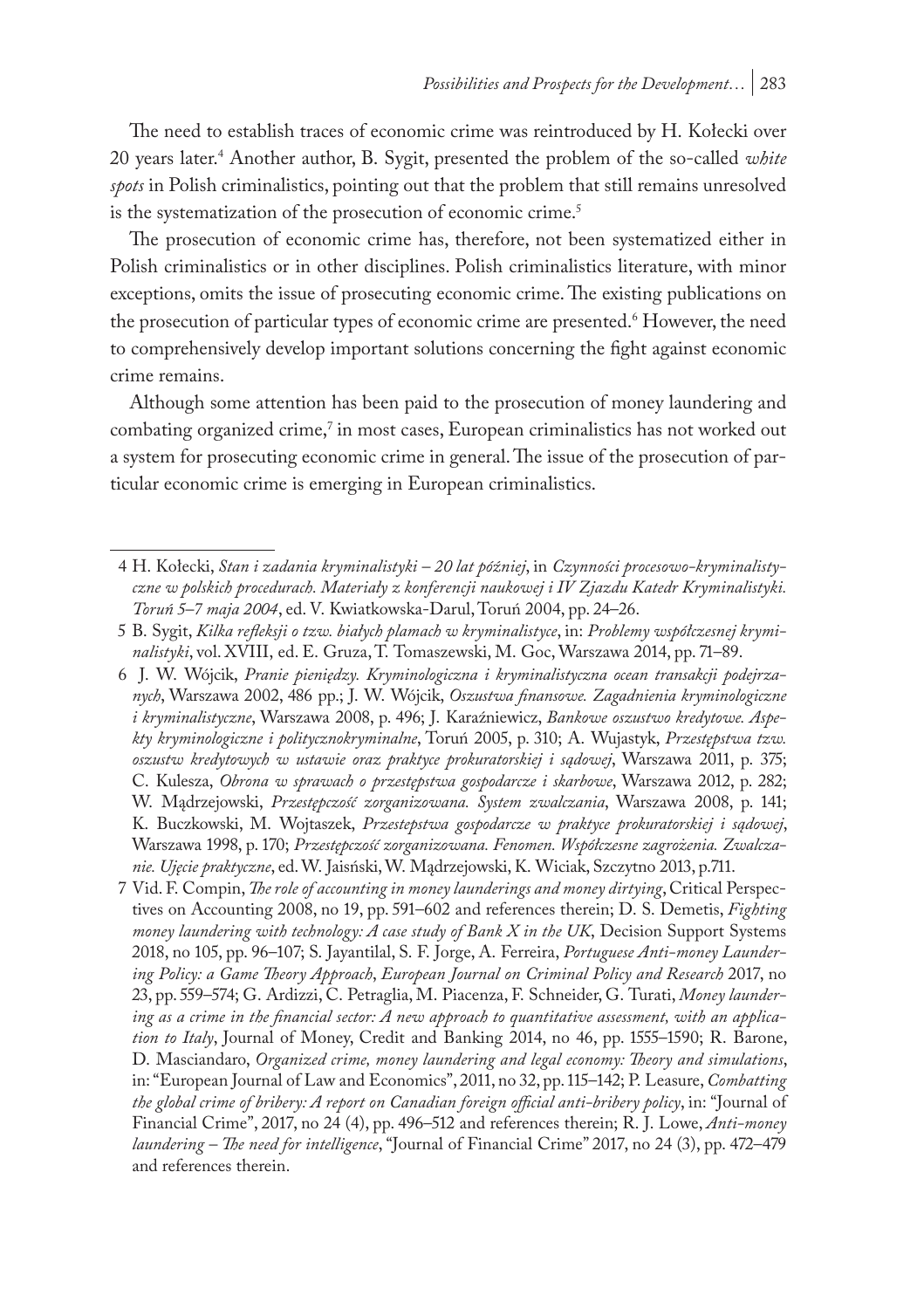The issue regarding the structure of modern criminalistics in European countries was introduced by D. Maver.8 In his publication titled *Criminal Investigation / Criminalistics in Europe: State of the Art and a Look to the Future* he highlights differences in the criminalistics structures of different European countries.<sup>9</sup> He notices that in some countries, criminalistics has the status of an independent science, often connected to law (Germany, Russia, Serbia, Bosnia and Herzegovina, Poland), while in others it is a "half" science usually formally incorporated into criminology (Slovenia, Austria, Croatia), or a sub-discipline of police sciences and criminology, or recognized only as a forensic science (France, Italy, United Kingdom). It was also pointed out that the terminology used is different, especially between English-speaking and non-English speaking countries. Moreover, the connections between criminalistics and other disciplines such as forensic science, police science, investigative psychology, and criminology are not clear. Due to this, it is difficult, according to D. Maver, to develop a common European space for criminalistics.10

In his research, D. Maver referred to the different structures of criminalistics in individual European countries. On the basis of these studies, it can be concluded that in Germany the prosecution of economic crime is distinguished as part of criminalistics (Kube, Kriminalistik 1992, 1993). The prosecution of economic crime is also part of criminalistics in Slovenia (Dvoršek, 2003).<sup>11</sup>

It is worth pointing out is that the forensic aspects of the prosecution of economic crime are covered in Russian and Ukrainian criminalistics. The structure of criminalistics in these countries includes the prosecution of individual economic crimes, as well as the determination of traces and types of expert opinions that should be used in investigation.<sup>12</sup>

<sup>8</sup> Professor at the University of Maribor in Slovenia. Specializes, among others in tactics and forensic technique. Vid. ed. D. Maver, Visokošolski učitelj, https://www.fvv.um.si/o-fakulteti/ seznam-zaposlenih/darko-maver.aspx, 08.01.2017.

<sup>9</sup> D. Maver, *Criminal Investigation/Criminalistics in Europe: State of the Art and a Look to the Future*, Revija za kriminalistiko in kriminologijo 2013, no. 3, pp. 233–244, https://www.policija.si/ eng/images/stories/Publications/JCIC/PDF/2013/03/JCIC2013–03\_DarkoMaver\_Criminal-InvestigationInEurope.pdf, 26.12.2017.

<sup>10</sup> Op. cit., pp. 233–234.

<sup>11</sup> Vid. A. Dvoršek, *Kriminalistična metodika*, Ljubljana 2003; E. Kube, H. U. Störzer, K. J. Timm, *Kriminalistik: Handbuch für Praxis und Wissenschaft* (Bd. 1), München 1992; E. Kube, H. U. Störzer, K. J. Timm, *Kriminalistik: Handbuch für Praxis und Wissenschaft* (Bd. 2), München 1993, for: D. Maver, op. cit., pp. 236–237.

<sup>12</sup> A multi-author monograph entitled *Nastilna kniga slidczogo* (*Настільна книга слідчого*) [Ukraine] contains subsections on the methodology of prosecuting particular economic crimes, such as fraud investigation, tax fraud, money laundering, fictitious enterprise, violation of sales rules, etc. But this is a monograph of the so-called series of methodologies and is not a strictly criminalistics handbook. Vid.: M.I. Panov, V.Yu. Shepitko, V.O. Konovalova, *Nastilna kniga slidczogo*, Kiev 2011, p. 736. An example of a handbook for prosecutors is a Rus-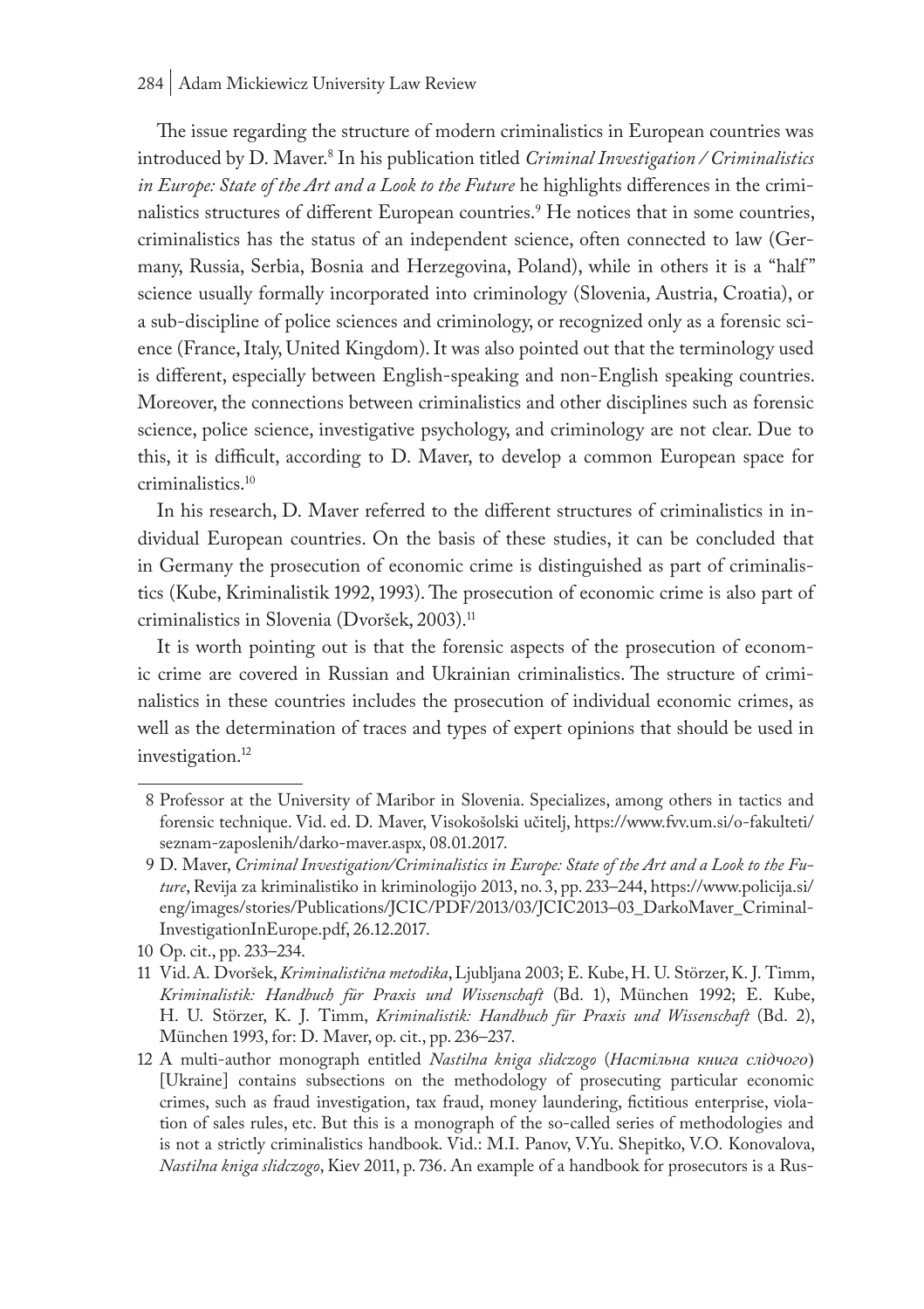Nevertheless, in most countries, the prosecution of economic crime is not included as part of criminalistics.<sup>13</sup> These shortcomings should be addressed immediately.

Forensic accounting is one of the possible solutions in this field. It is noticed that: "What the use of fingerprints was to the 19th century, and DNA analysis was to the 20th century, so financial information and forensic accounting has come to be one of today's most powerful investigative and intelligence tools available" (Chancellor of the Exchequer Gordon Brown, former Prime Minster of the United Kingdom, The Telegraph, October 11, 2006).14 Forensic accounting is a type of supportive forensic science. It is growing rapidly, but mainly for the needs of entrepreneurs in detecting fraud and abuse among employees and contractors.<sup>15</sup> Due to the above, forensic accounting can be considered a forerunner of the part of criminalistics involved in the prosecution of economic crimes.

Forensic accounting is an interdisciplinary science. That is why over the years, especially in the area of British criminalistics, various definitions of forensic accounting have been formed. According to S. Hegazy, A. Sangster and A. Kotb, the definitions of forensic accounting found in literature are very specific to the study in which they appear and, virtually without exception, the definitions have an accounting focus. They state the following definitions of forensic accounting: forensic science that includes accounting, auditing, criminology, data mining, economics, finance, law, psychology, as well as sociology and all the relevant skills;<sup>16</sup> a profession in which it is not required to have accounting qualifications nor the computing tools that accountants use to overcome their lack of computing expertise, provided that a person possesses the abovementioned skills and has the knowledge from the above-mentioned areas;<sup>17</sup> independent, multi-disciplinary forensic units that contain knowledge that lawyers, former police officers, private investigators and computer analysts with the legal, investiga-

14 S. Hegazy, A. Sangster, A. Kotb, op. cit.*,* p. 43.

16 W. D. Huber & J. A. DiGabriele, *Research in forensic accounting − what matters?*, Journal of Theoretical Accounting Research 2014, no. 10(1), pp. 40–70.

sian-language monograph by I. Kozhevnikov ed. titled *Rasliedowanije prestuplenij w sferie ekonomiki*. *Rukowodstwo dla sliedowateliej* (*Расследование преступлений в сфере экономики: Руководство для следователей*), Moscow 2001, p. 415; and also: N. P. Dudin, O. N. Korshunova, V. S. Shadrin, *Nastolnaja kniga sledovatelja*, Sankt-Peterburg 2008.

<sup>13</sup> Vid. R. Saferstein, *Criminalistics: An Introduction to Forensic Science*, Harlow 2017, A. Buquet, *Manuel de criminalistique moderne et de police scientifique*, Paris 2001, p. 438, V. E. Kurapka, S. Matulienė, E. Bilevičiūtė, R. Burda, R. Davidonis, E. Dereškevičius, J. Juškevičiūtė, R. Krikščiūnas, L. Novikovienė, E. Latauskienė, E. Radzevičius, *Kriminalistika, Taktika ir metodika*, Vilnus 2013, http://wdn.ipublishcentral.net/association\_lithuania\_serials/viewinside/509701090993033, 17.08.2017.

<sup>15</sup> Vid. Forensic Accounting and Fraud Examination, https://www.coursera.org/learn/forensicaccounting, 24.08.2017 r. The course treats about "accidental" fraudsters, "preditor" fraudster, data analysis, characterization of money laundering and cyber-crime and whistleblowing.

<sup>17</sup> G. Cook & L. Clements, *Computer-based proactive fraud auditing tools*, Journal of Forensic & Investigative Accounting 2009, no. 1(2), pp. 1–23.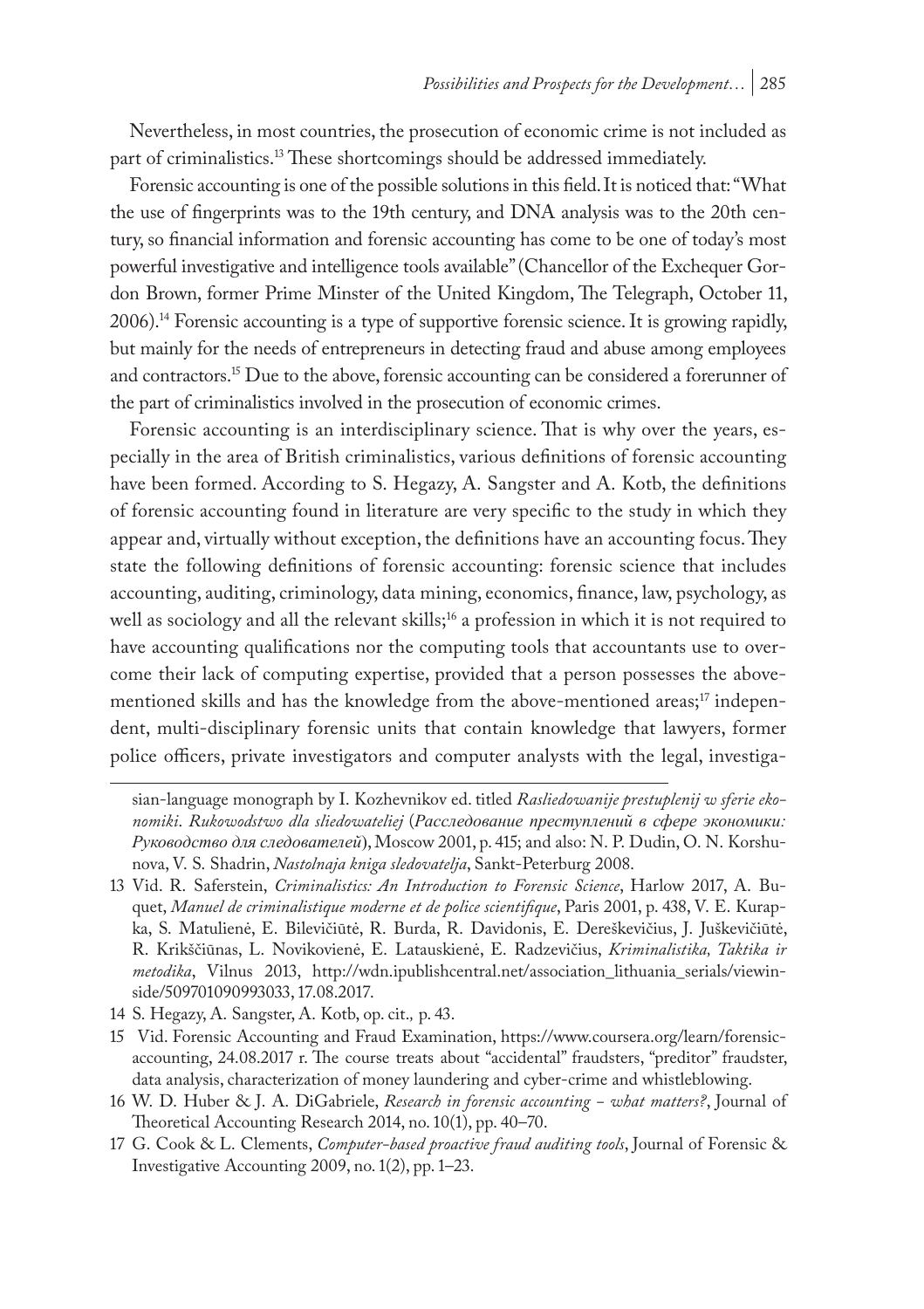tive and technical know-how have.18 They also mentioned that 'forensic accounting' is sometimes termed 'forensic services' and it is not surprising that Crumbley<sup>19</sup> drew attention to the fact that forensic accounting is not a natural part of the accounting profession and that the accounting profession does not have monopoly over forensic accounting. The author also mentioned that forensic accounting is a relatively new field of academic inquiry. He also noticed the lack of any particular professional group that has ownership of forensic accounting.<sup>20</sup>

Therefore, a good solution would be to incorporate forensic accounting into criminalistics. It would allow for the development of this field of science in the framework of criminalistics. It would also contribute to the systematization of the traces of particular economic crimes and further development within the framework of criminalistics. The systematized methodology, techniques and tactics of economic crime prosecuting will give measurable results to the prosecution of economic crime. Criminalistics has so far determined no successful methods to prosecute economic crimes. Neither have traces of economic crime, their disclosure, protection and use in the course of court proceedings, including in the form of expert opinion, been specified as yet.

The first hurdle would be to determine the role of criminalistics in Europe. Poland is a part of the European Union and the amalgamation of the laws of EU member states means that it can be expected that the issues in the context of economic crime they deal with are quite similar. Therefore, there is an opportunity to start cooperation in order to create an area of criminalistics specializing in economic crime prosecuting.

# **Research Conducted on Expert Opinions in Cases of Economic Crimes**

On the basis of the above-mentioned conclusions, the author undertook studies aimed firstly at determining the types of expert opinions that appear in cases of economic crimes and then determining the types of traces in cases of particular economic crimes.<sup>21</sup>

The analysis concluded that the most common opinions in cases concerning economic crimes are: accounting opinions (50.6%), IT opinions (21.9%) and opinions in the field of property valuation (13, 2%). Opinions in the fields of economics, construc-

<sup>18</sup> J. Williams, *Private legal orders: Professional markets and the commodification of financial governance. Social & Legal Studies* 2006, no. 15(2), pp. 209–235.

<sup>19</sup> D. L. Crumbley, *So what is forensic accounting?*, http://www.bus.lsu.edu/accounting/faculty/ lcrumbley/abo.fa2009.html, 03.04.2016.

<sup>20</sup> S. Hegazy, A. Sangster, A. Kotb, op. cit., p. 44.

<sup>21</sup> The research was carried out in 2007–2009. The research concerned criminal cases, which were recorded in the Courts of the Poznań appeal in 1996–2006.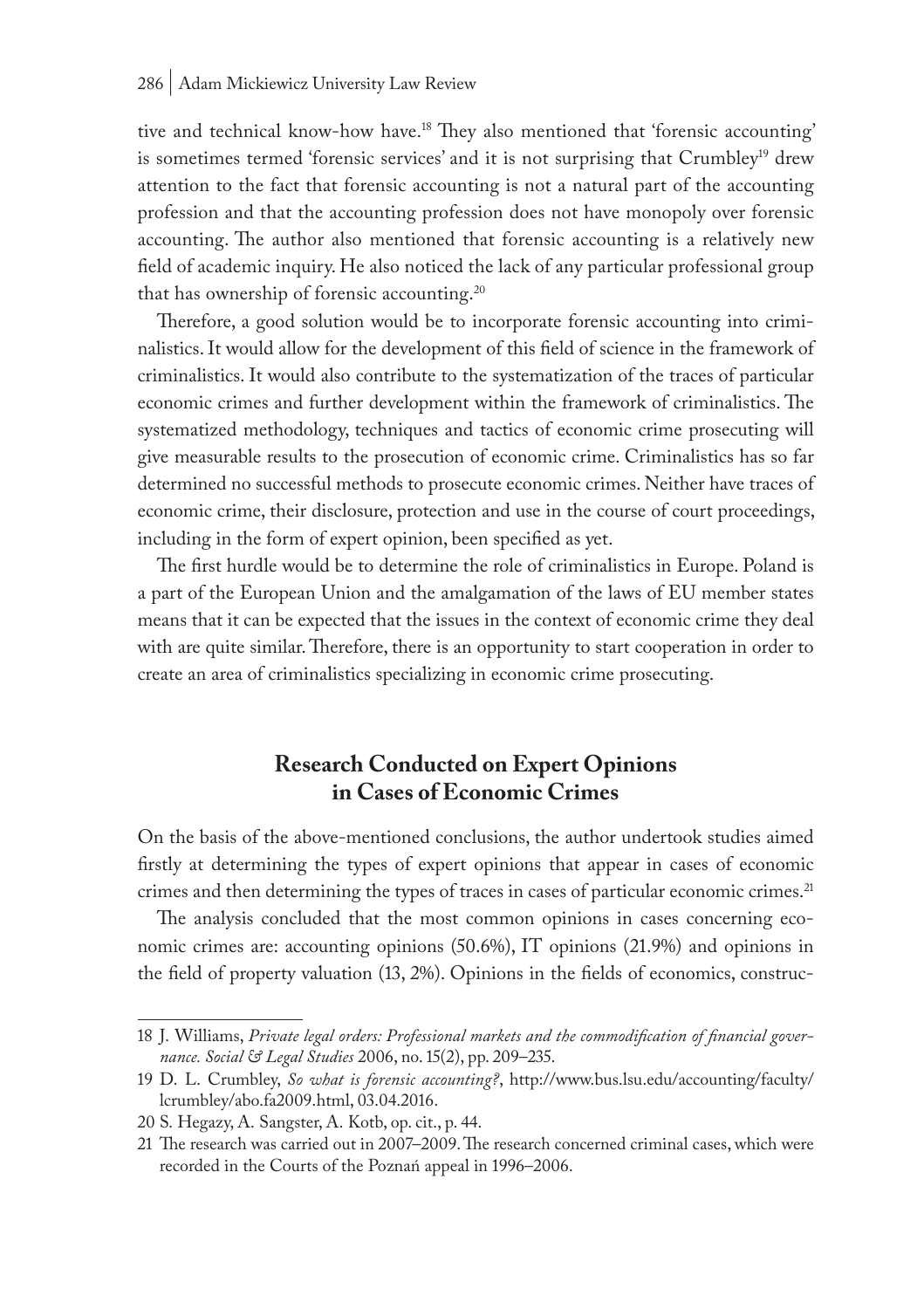tion and banking are slightly less frequent (respectively:  $5.5\%, 4.4\%, 2.2\%$ ).<sup>22</sup> Each of the above-mentioned opinions is characterized by a different subject and scope.

The subject of the accounting opinion is the financial activity of the given entity, and the scope of this opinion is a specific part of this activity, i.e. the financial situation of the entity which is subject to expert's examination when requested by the authority conducting the proceedings. The source materials for expert testing are usually accounting books. Therefore, the purpose of accounting reviews is essentially to determine the financial position of a given entity at a selected time and, if necessary, to indicate specific business operations on the basis of its financial documents.23

The economic opinion should be distinguished from the accounting opinion. The purpose of the economic opinion is different to the purpose of the accounting opinion, although in practice these opinions are often considered equivalent to each other. The aim of the economic opinion is to answer the question concerning the economic justification of specific activities of the economic entity. The task of an expert is therefore to determine whether the examined entity, when starting a specific business venture, acted within justified economic risk. The subject of such an opinion is therefore also the financial activity of the company, however the scope of such an opinion is quite different from the scope of the accounting and accounting opinion. The scope of this opinion is the assessment of the business, enterprise and economic decisions made by the managers of this company.<sup>24</sup> IT opinions in cases related to economic crimes can be divided into:

- information and computer data expertise the subject of this type of opinion is the data of the computer system being in the area of interest of judicial authorities, collected on electronic data carriers (computer hard drive, memory stick, CD, floppy disk, etc.); the key elements of this opinion are the determination of the type and selected properties of data collected on IT media, e.g. whether they contain illegal computer programs, and determining their properties;<sup>25</sup>
- opinions on the principles of building the operation of a specific computer system – the subject of this opinion are computer programs and operating systems; the scope of the opinion strictly depends on the circumstances which the authority conducting the proceedings intends to establish, most of it may concern the determination of the principles of operation of a specific computer program, possibly setting the characteristics of the original computer program;<sup>26</sup>

<sup>22</sup> Vid.: M. Hrehorowicz, *Opinia biegłego w sprawach karnych gospodarczych i jej ocena sądowa*, Poznań 2013, p. 111.

<sup>23</sup> Ibidem, pp. 123–125.

<sup>24</sup> Ibidem, pp. 136–138.

<sup>25</sup> Ibidem, pp. 153–154.

<sup>26</sup> Ibidem.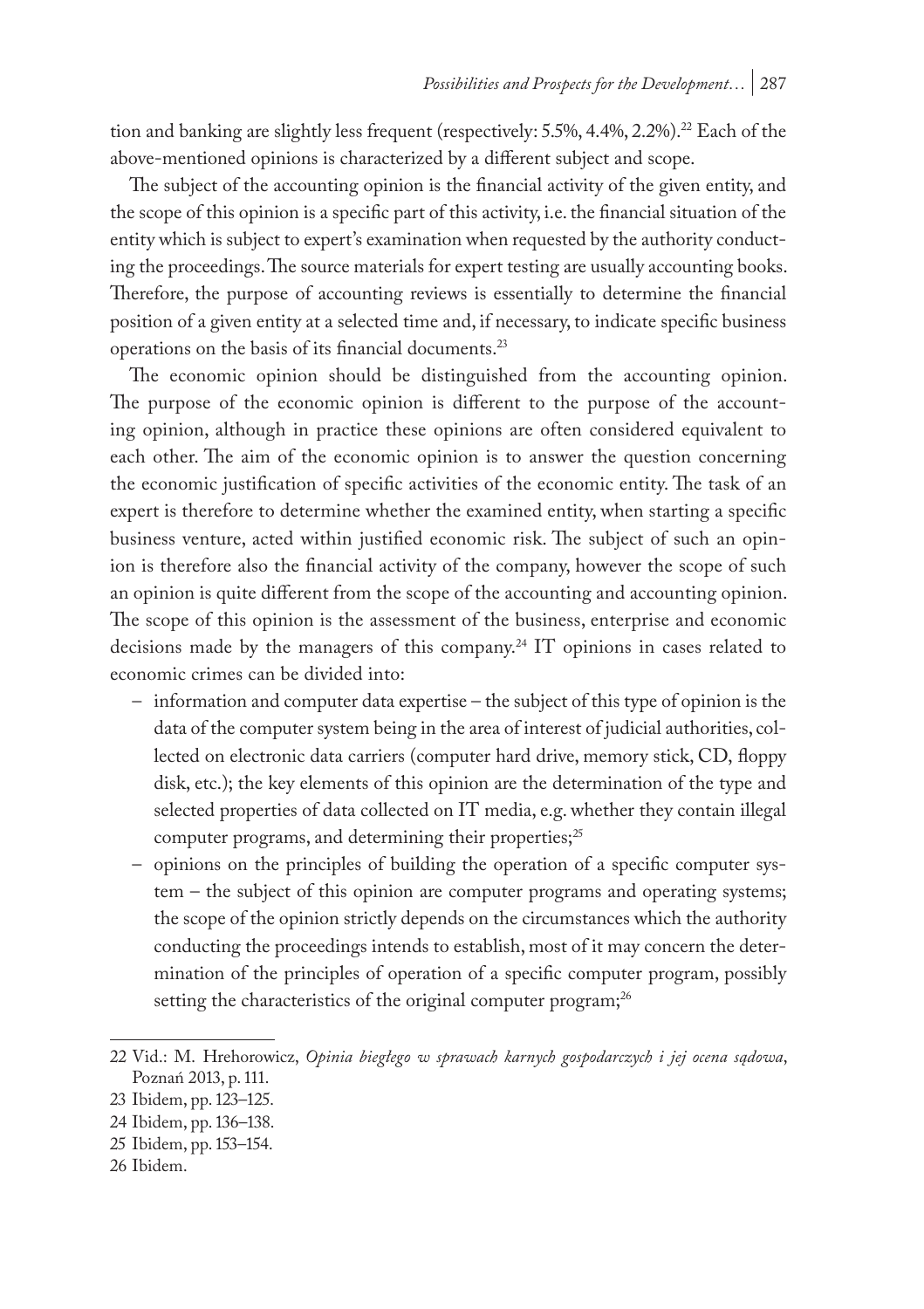#### 288 | Adam Mickiewicz University Law Review

- computer and network opinions they have an IT network and its objects as their subject, the scope of this type of opinion is to determine the selected properties of both the network itself and the objects placed in it;<sup>27</sup>
- opinions in the field of construction and operation of computer hardware;
- opinions on the use of IT methods in the fields of human activity.<sup>28</sup>

Opinions in the field of property valuation are very common in cases of economic crimes. In principle, they can appear in cases concerning all economic crimes, where the amount of damage caused by the suspect/accused is significant. The purpose of this type of opinion is to determine the value of a given property in a given period. The subject of an opinion in the field of property valuation is a specific real estate, enterprise or movable property, and the scope of this opinion is determining its value – depending on the need – within particular time frames or with regard to particular economic indicators.29

The last of these opinions – banking and construction opinions – are connected with the market on which the entrepreneur is conducting the business activity. For this reason, these opinions may also arise in cases regarding any economic crime in which this entrepreneur's activity is involved. In each particular case, the subject matter and scope of the opinion may be different and depends on what the procedural body intends to determine and to what extent.30

On this basis, the following types of traces in cases related to economic crimes were established:

- accounting traces,
- IT traces,
- traces in banking,
- traces in property valuation,
- technical, mathematical and other traces (e.g. in construction).31

Traces of accounting are used in accounting and economic opinions. They are disclosed by accounting tools. These are mainly entries made in the accounts of a given entity and their changes. Carriers of accounting traces are accounting books and documents constituting the basis for making postings, i.e. invoices and receipts.<sup>32</sup> The financial statements of the entity are carriers of these kind of traces .33 IT traces can be divided into:

<sup>27</sup> Ibidem, p. 158.

<sup>28</sup> Ibidem, pp. 155–156.

<sup>29</sup> Ibidem, pp. 148–151.

<sup>30</sup> Vid. M. Hrehorowicz, op cit., pp. 146–148, 160–162.

<sup>31</sup> Idem, *Ślady przestępstw gospodarczych i ich funkcje*, in *Paradygmaty kryminalistyki*, ed. J. Wójcikiewicz, V. Kwiatkowska-Wójcikiewicz, Kraków 2016, p. 155.

<sup>32</sup> Vid.: J. T. Wells, *Nadużycia w firmach. Vademecum. Zapobieganie i wykrywanie*, Warsaw 2006, pp. 175–202.

<sup>33</sup> J. T. Wells, op. cit., pp. 353–400.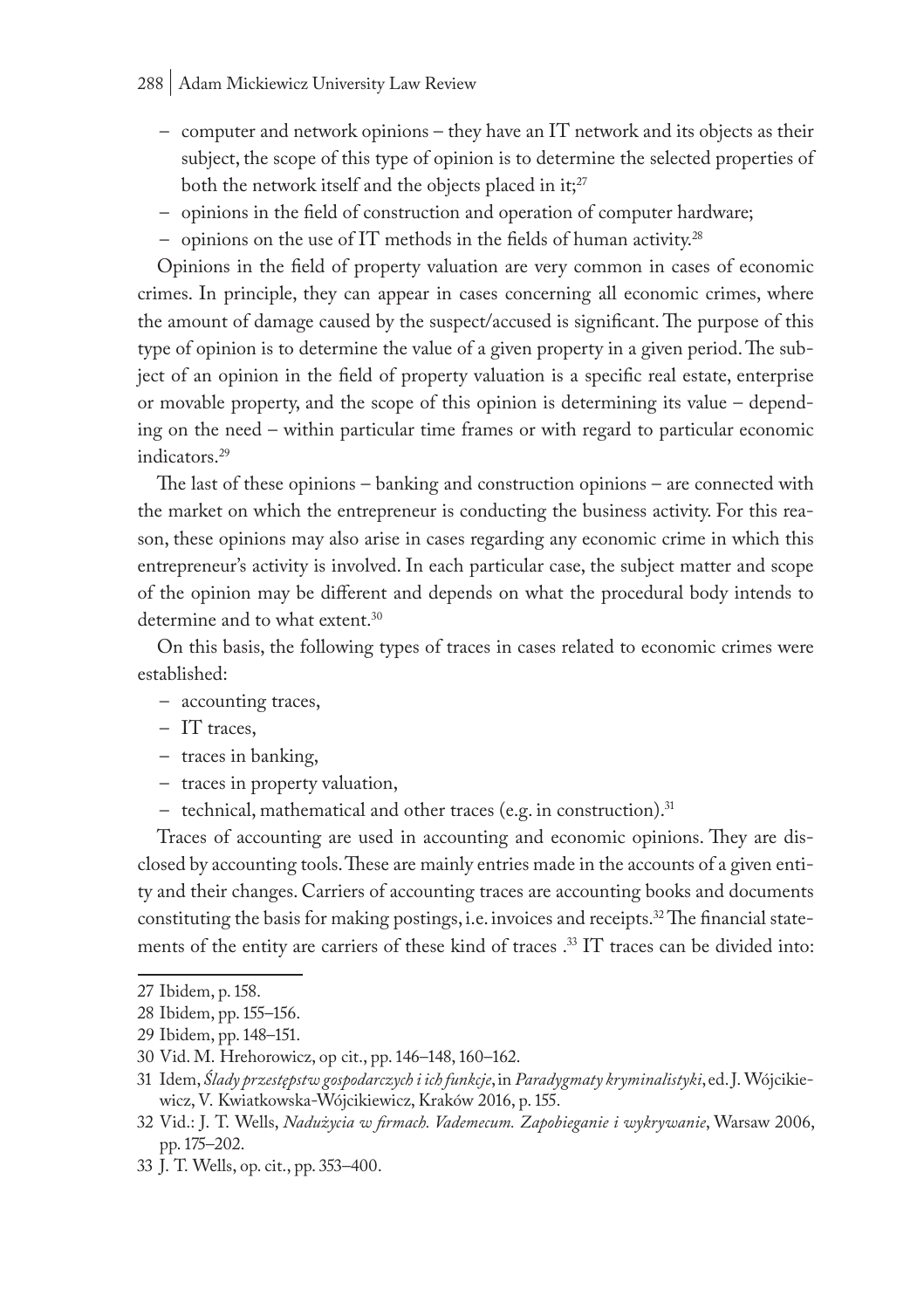- traces whose carriers are computer programs and operating systems, including signs of damage and changes;
- traces whose carriers are computer hardware (broadly understood), including traces of damage and changes;
- traces whose carriers are electronic documents and carriers of these documents (e.g. CDs, DVDs, memory sticks, pagers);
- traces used by computer and network reviews; these traces are entries of network users and system logs (network connection traces – IP addresses).34

Forensic traces in banking are a specific type of trace. These traces constitute both accounting traces related to the conduct of bank accounting as well as IT traces such as data entered into bank IT systems and any changes they underwent.<sup>35</sup> Both types of traces can take the form of a transactional trace depicting the history of transactions made with the use of electronic and tracing banking.<sup>36</sup>

The documents are the carriers of traces used by experts in property valuation opinions. The documents contain information aimed at presenting the real or false value of the property. Often, the relationship between the information content of several documents is the forensic trace of a given economic crime.<sup>37</sup> These are called functional and situational traces.<sup>38</sup>

Similar forensic traces are used by other experts appointed to give an opinion during the economic process (including mathematical and technical fields, as well as construction). In the case of this kind of opinion, the documents are also carriers of forensic traces.39

The above classification of forensic economic traces is the most useful from a practical point of view. It allows for a comprehensive coverage of the essence of forensic traces in cases related to economic crimes and constitutes a starting point for the further characterization of these type of traces. Thus far, no Polish or European forensic classification of traces in cases of economic crimes has been made. Due to this, it is necessary to take efforts from representatives of science to fill this gap.

<sup>34</sup> Ibidem, p. 158. Cf. A. Machnacz, *Gromadzenie i zabezpieczanie materiału dowodowego w zakresie przestępstw komputerowych,* in *Przestępczość teleinformatyczna. Materiały seminaryjne. VII Seminar,* ed. J. Kosiński, Szczytno 2004, pp. 170–172.

<sup>35</sup> Vid. M. Hrehorowicz, *Ślady przestępstw gospodarczych*…, op. cit.*,* pp. 155–158.

<sup>36</sup> J. W. Wójcik, *Oszustwa finansowe. Zagadnienia kryminologiczne i kryminalistyczne*, Warsaw 2008, p. 77.

<sup>37</sup> Ibidem.

<sup>38</sup> H. Kołecki, *Pojęcie i klasyfikacje śladów kryminalistycznych*, Zeszyty Naukowe ASW 1977, no. 18, pp. 139–161.

<sup>39</sup> M. Hrehorowicz, *Ślady przestępstw gospodarczych…*, op. cit., pp. 155–158.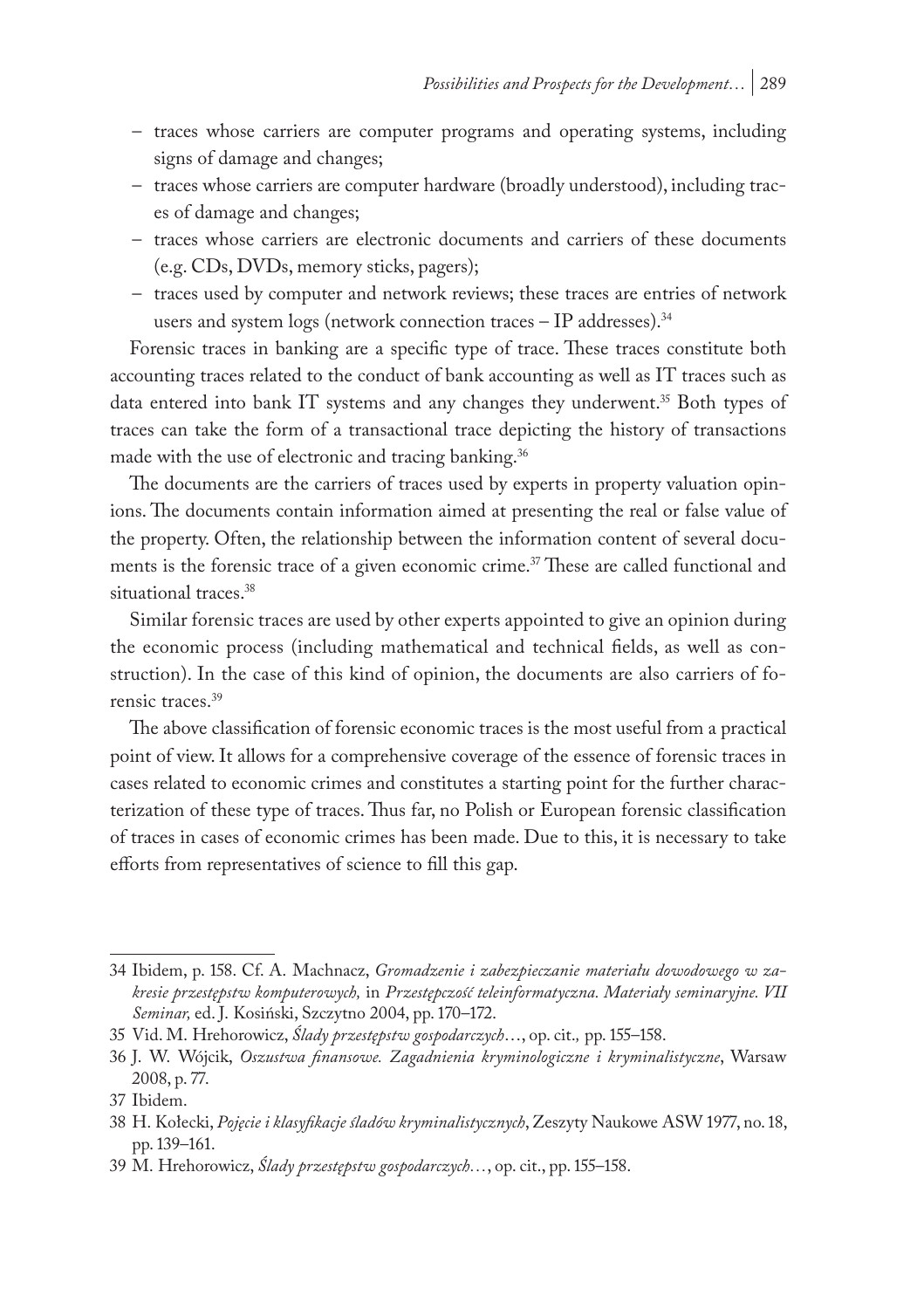# **The Future of Criminalistics**

In view of the above, it can be pointed out that forensic science in the European space can develop in two possible directions:

- developing tactics, techniques and methodology for common crimes; which can be achieved by creating new techniques for identifying people and objects or the incorporation of achievements in other fields of knowledge especially in the field of the natural sciences;
- creating tactics, techniques and methodology for dealing with economic crimes, which is, as was mentioned, an urgent problem which needs addressing.

Both directions of the development should take place within the framework of international cooperation, especially on the European ground. Creating an international research group, that would combine achievements in the field of criminalistics from individual countries, would be a good idea. This would be particularly valuable given the varying levels of criminal intelligence development in various European countries. Such a research group would also be able to create solutions responding to the needs of individual countries, and would initiate the amalgamation of forensic systems in individual countries. The publishing of the research results in English would be, of course, an essential condition to allow a multinational scientific community to benefit from the group's findings. The above would contribute to the popularization of the team's achievements, and would strengthen the aspirations to create a common European space for the development of criminalistics.

Building a common European space for criminalistics is challenging. First of all, it should be pointed out that, as D. Maver indicates, the lack of publication in English presenting the findings of European scientists, which results in the inability to reach mutual achievements, is the main obstacle to the development of the common space of criminalistics.40 Furthermore, creating tactics, techniques and methodology for dealing with economic crimes requires time-consuming court records investigation on a relatively large research group. It also requires a large team of researchers and it will result in high costs. These costs are related, among other things, to the necessity to ensure the accommodation for more than one person at the place where the query is conducted, as well as transport costs. Such research would be particularly costly in Poland, where there are 366 common courts in the whole country.<sup>41</sup> At the same time, approximately  $130,000$ economic crimes are detected in Poland every year.<sup>42</sup> Therefore, even if the research were

<sup>40</sup> D. Maver, op. cit., p. 240.

<sup>41</sup> Vid. Lista sądów powszechnych [Subject: Ministry of Justice in Poland], https://bip.ms.gov.pl/ pl/rejestry-i-ewidencje/lista-sadow-powszechnych/, 07.01.2018.

<sup>42</sup> Vid. Przestępstwa gospodarcze wg jednostek podziału administracyjnego kraju – przestępstwa stwierdzone, przestępstwa wykryte, % wykrycia [Subject: statistical data of the Police in Poland], http://www.statystyka.policja.pl/st/przestepstwa-ogolem/przestepstwagospodarcz/122291,Przestepstwa-gospodarcze.html, 07.01.2018.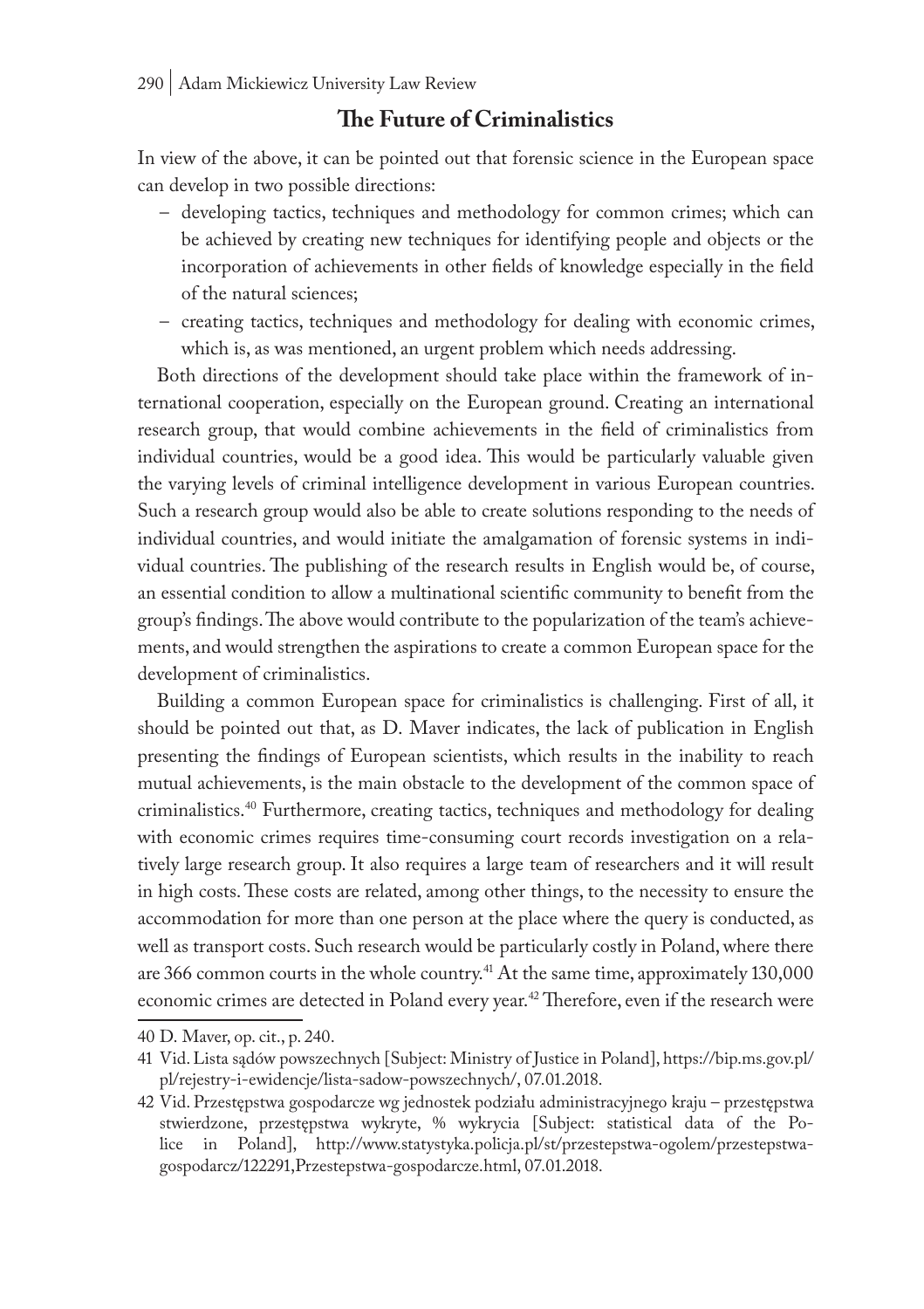conducted only in every second court it would be very time-consuming (predictably lasting about 3 years), not to mention the costs. In view of the above, research in the field of economic crime requires cooperation and a prudent plan of action. Such studies are necessary, regardless of their scope (on an international or national scale).

## **Conclusions**

Summing up, the future of criminalistics, understood as an interdisciplinary science created in the common European space, depends on close international scientific cooperation. The condition for establishing this cooperation is first of all the publishing of the countries' own research results in English. This will allow multinational scientific achievements to be benefited from, and the establishment of cooperation in specific research areas. One of the most important directions for the development of criminalistics should be the creation of a field of criminalistics that deals with the prosecution of economic crimes. To this end, it would be desirable to create an international research team. In Poland, only a small part of this has been developed. In developing this part of criminalistics, it would be helpful to use the achievements of forensic accounting and to further develop it in the framework of criminalistics.

### **Literature**

- Buczkowski K., Wojtaszek M., *Przestępstwa gospodarcze w praktyce prokuratorskiej i sądowej*, Warsaw 1998.
- Buquet A., *Manuel de criminalistique moderne et de police scientifique*, Paris 2001.
- Dudin N. P., Korshunova O. N., Shadrin V. S., *Nastolnaja kniga sledovatelja*, Sankt-Peterburg 2008.
- Dvoršek A., *Kriminalistična metodika*, Ljubljana 2003.
- Hrehorowicz M., *Opinia biegłego w sprawach karnych gospodarczych i jej ocena sądowa*, Poznań 2013.
- Jaisński W., Mądrzejowski W., Wiciak K. ed., *Przestępczość zorganizowana. Fenomen. Współczesne zagrożenia. Zwalczanie. Ujęcie praktyczne*, Szczytno 2013.
- Karaźniewicz J., *Bankowe oszustwo kredytowe. Aspekty kryminologiczne i politycznokryminalne*, Toruń 2005.
- *Rasliedowanije prestuplenij w sferie ekonomiki*. *Rukowodstwo dla sliedowateliej*, ed. I. Kozhevnikov, Moscow 2001.
- Kube E., Störzer H. U., Timm K. J., *Kriminalistik: Handbuch für Praxis und Wissenschaft*  (Bd. 1), München 1992.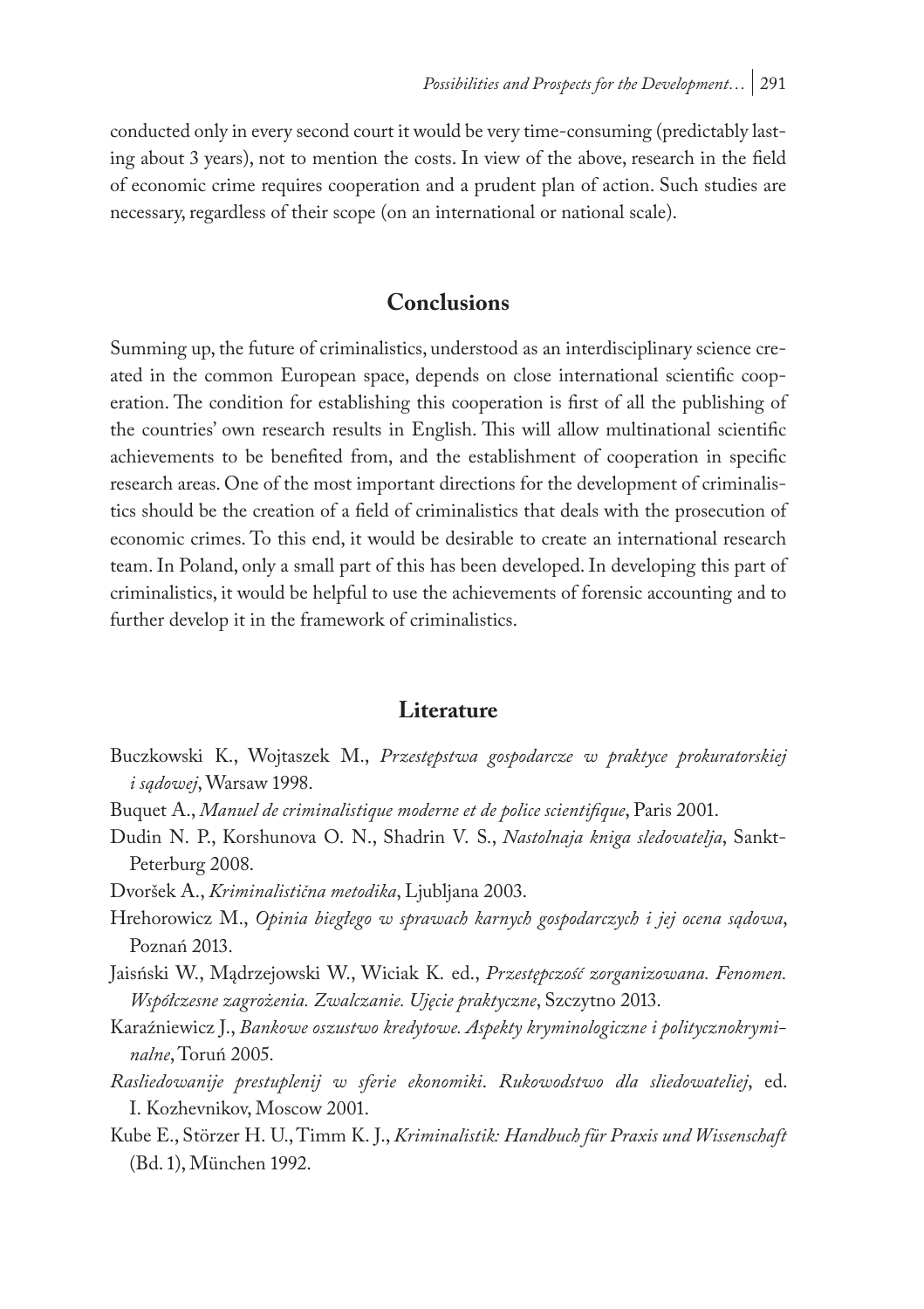Idem, *Kriminalistik: Handbuch für Praxis und Wissenschaft* (Bd. 2), München 1993.

Kulesza C., *Obrona w sprawach o przestępstwa gospodarcze i skarbowe*, Warszawa 2012.

Mądrzejowski W., *Przestępczość zorganizowana. System zwalczania*, Warszawa 2008.

- Panov M. I., Shepitko V. Yu., Konovalova V. O., *Nastilna kniga slidczogo (Настільна книга слідчого)*, Kiev 2011.
- Saferstein R., *Criminalistics: An Introduction to Forensic Science*, Harlow 2017.
- Wells J. T., *Nadużycia w firmach. Vademecum. Zapobieganie i wykrywanie*, Warszawa 2006.
- Wójcik J. W., *Oszustwa finansowe. Zagadnienia kryminologiczne i kryminalistyczne*, Warszawa 2008.
- Idem, *Pranie pieniędzy. Kryminologiczna i kryminalistyczna ocean transakcji podejrzanych*, Warszawa 2002.
- Idem, *Oszustwa finansowe. Zagadnienia kryminologiczne i kryminalistyczne*, Warszawa 2008.
- Wujastyk A., *Przestępstwa tzw. oszustw kredytowych w ustawie oraz praktyce prokuratorskiej i sądowej*, Warszawa 2011.
- Ardizzi G., Petraglia C., Piacenza M., Schneider F., Turati G., *Money laundering as a crime in the financial sector: A new approach to quantitative assessment, with an application to Italy*, Journal of Money, Credit and Banking 2014, no. 46.
- Barone R., Masciandaro D., *Organized crime, money laundering and legal economy: Theory and simulations*, European Journal of Law and Economics 2011, no. 32.
- Compin F., *The role of accounting in money launderings. and money dirtying*, Critical Perspectives on Accounting 2008, no. 19.
- Cook G., Clements L., *Computer-based proactive fraud auditing tools*, Journal of Forensic & Investigative Accounting 2009, no. 1(2).
- Demetis D. S., *Fighting money laundering with technology: A case study of Bank X in the UK*, Decision Support Systems 2018, no. 105.
- Hegazy S., Sangster A., Kotb A., *Mapping forensic accounting in the UK*, Journal of International Accounting, Auditing and Taxation 2017, no. 28.
- Hrehorowicz M., *Kryminalistyka gospodarcza? opinie biegłych w sprawach karnych gospodarczych*, in *Dowodzenie w procesach karnych*, ed. R. Sztychmiler, J. Kasprzak, J. Krzywkowska, Olsztyn 2014.
- Idem, *Ślady przestępstw gospodarczych i ich funkcje*, in *Paradygmaty kryminalistyki*, ed. J. Wójcikiewicz, V. Kwiatkowska-Wójcikiewicz, Kraków 2016.
- Huber W. D., DiGabriele J. A., *Research in forensic accounting − what matters?*, Journal of Theoretical Accounting Research 2014, no. 10(1).
- Jayantilal S., Jorge S. F., Ferreira A., *Portuguese Anti-money Laundering Policy: a Game Theory Approach*, *European Journal on Criminal Policy and Research* 2017, no. 23.
- Kołecki H., *Pojęcie i klasyfikacje śladów kryminalistycznych*, Zeszyty Naukowe ASW 1977, no. 18.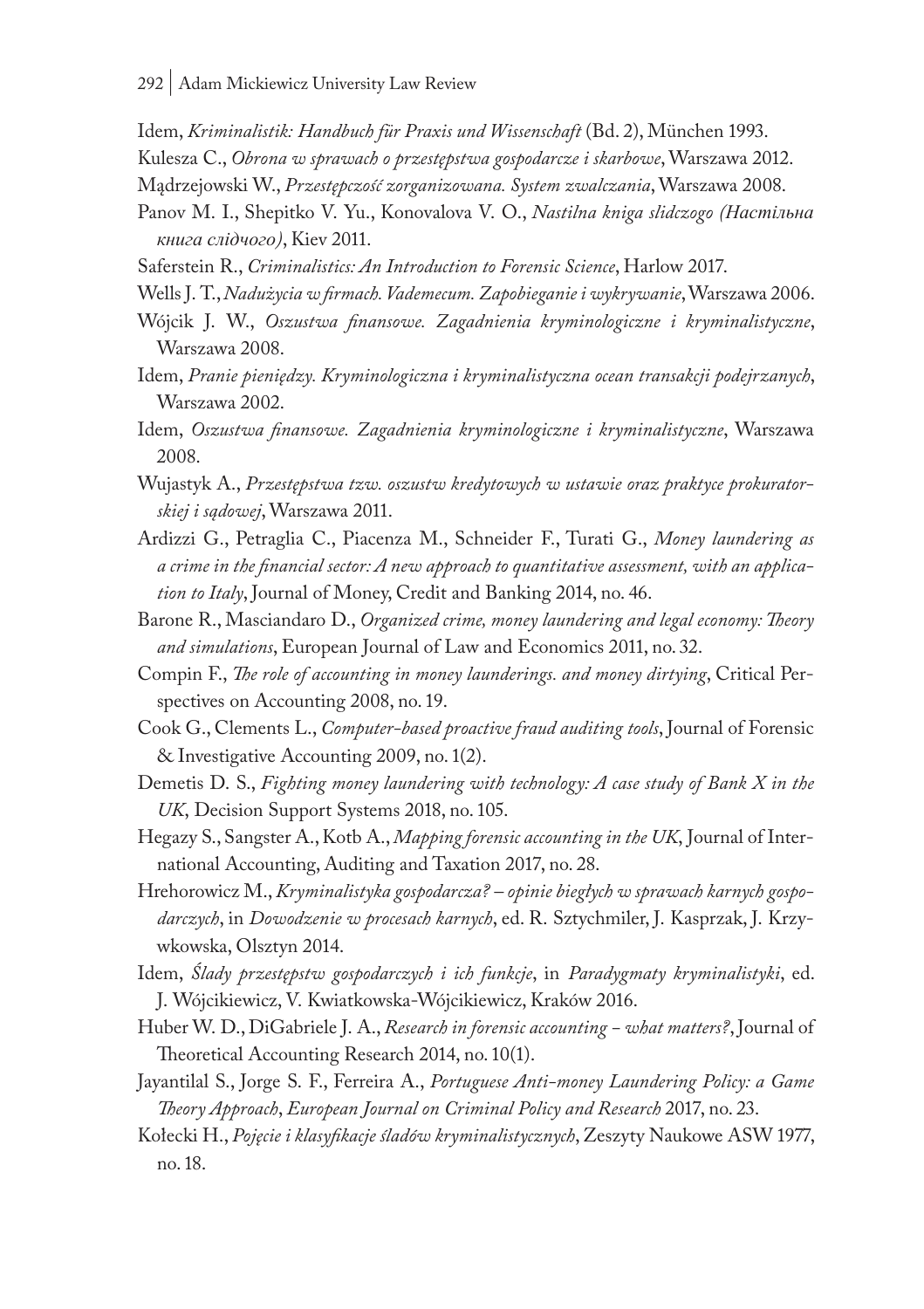- Idem, *Stan i zadania kryminalistyki 20 lat później*, in *Czynności procesowo-kryminalistyczne w polskich procedurach. Materiały z konferencji naukowej i IV Zjazdu Katedr Kryminalistyki. Toruń 5–7 maja 2004*, ed. V. Kwiatkowska-Darul, Toruń 2004.
- Idem, *Struktura współczesnej kryminalistyki*, Zeszyty Naukowe ASW 1981, no. 28.
- Leasure P., *Combatting the global crime of bribery: A report on Canadian foreign official anti-bribery policy*, Journal of Financial Crime 2017, no. 24 (4).
- Lowe R. J., *Anti-money laundering The need for intelligence*, Journal of Financial Crime 2017, no. 24 (3).
- Machnacz A., *Gromadzenie i zabezpieczanie materiału dowodowego w zakresie przestępstw komputerowych,* in *Przestępczość teleinformatyczna. Materiały seminaryjne. VII Seminar*, ed. J. Kosiński, Szczytno 2004.
- Sygit B., *Kilka refleksji o tzw. białych plamach w kryminalistyce*, in *Problemy współczesnej kryminalistyki*, vol. XVIII, ed. E. Gruza, T. Tomaszewski, M. Goc, Warszawa 2014.
- Williams J., *Private legal orders: Professional markets and the commodification of financial governance. Social & Legal Studies* 2006, no. 15(2).
- Crumbley D. L., *So what is forensic accounting?*, http://www.bus.lsu.edu/accounting/faculty/lcrumbley/abo.fa2009.html, [access: 03.04.2016].
- Forensic Accounting and Fraud Examination, https://www.coursera.org/learn/forensicaccounting, [access: 24.08.2017].
- Forensic economics, https://www.forensiceconomics.com/, [access: 27.12.2017].
- Kurapka V. E., Matulienė S., Bilevičiūtė E., Burda R., Davidonis R., Dereškevičius E., Juškevičiūtė J., Krikščiūnas R., Novikovienė L., Latauskienė E., Radzevičius E., *Kriminalistika, Taktika ir metodika*, Vilnus 2013, http://wdn.ipublishcentral.net/association\_lithuania\_serials/viewinside/509701090993033, [access: 17.08.2017].
- *Lista sądów powszechnych* [Subject: Ministry of Justice in Poland], https://bip.ms.gov.pl/ pl/rejestry-i-ewidencje/lista-sadow-powszechnych/, [access: 07.01.2018].
- Maver D., *Criminal Investigation/Criminalistics in Europe: State of the Art and a Look to the Future*, Revija za kriminalistiko in kriminologijo 2013, no 3, pp. 233—244, https:// www.policija.si/eng/images/stories/Publications/JCIC/PDF/2013/03/JCIC2013– 03\_DarkoMaver\_CriminalInvestigationInEurope.pdf, [access: 26.12.2017].

National Association of Forensic Economics, http://www.nafe.net/, [access: 27.12.2017]. *Przestępstwa gospodarcze wg jednostek podziału administracyjnego kraju – przestępstwa stwierdzone, przestępstwa wykryte, % wykrycia* [Subject: statistical data of the Police in Poland], http://www.statystyka.policja.pl/st/przestepstwa-ogolem/przestepstwagospodarcz/122291,Przestepstwa-gospodarcze.html, [access: 07.01.2018].

Maver D., red. Visokošolski učitelj, https://www.fvv.um.si/o-fakulteti/seznam-zaposlenih/darko-maver.aspx, [access: 08.01.2017].